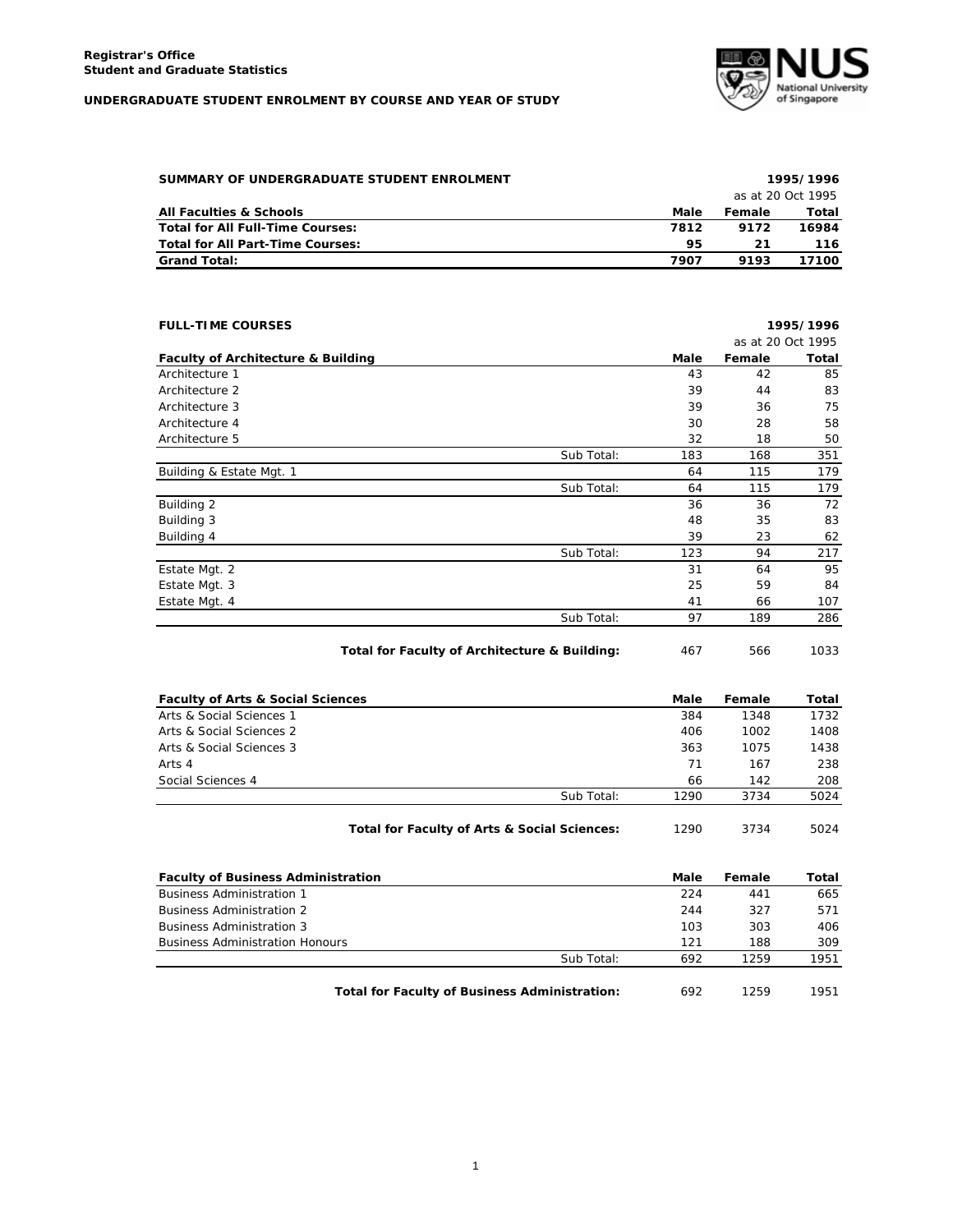## **UNDERGRADUATE STUDENT ENROLMENT BY COURSE AND YEAR OF STUDY**



| <b>Faculty of Dentistry</b> |                                        | Male | Female | Total |
|-----------------------------|----------------------------------------|------|--------|-------|
| Dentistry 1                 |                                        | 20   | 14     | 34    |
| Dentistry 2                 |                                        | 22   | 12     | 34    |
| Dentistry 3                 |                                        | 21   | 10     | 31    |
| Dentistry 4                 |                                        | 32   | 16     | 48    |
|                             | Sub Total:                             | 95   | 52     | 147   |
|                             | <b>Total for Faculty of Dentistry:</b> | 95   | 52     | 147   |

| <b>Faculty of Engineering</b>   |            | Male           | Female         | Total |
|---------------------------------|------------|----------------|----------------|-------|
| Engineering 1                   |            | 549            | 90             | 639   |
|                                 | Sub Total: | 549            | 90             | 639   |
| Civil Engineering 2             |            | 63             | $\overline{7}$ | 70    |
| Civil Engineering 3             |            | 47             | 13             | 60    |
| Civil Engineering 4             |            | 28             | 12             | 40    |
|                                 | Sub Total: | 138            | 32             | 170   |
| <b>Electrical Engineering 1</b> |            | $\overline{2}$ | $\Omega$       | 2     |
| <b>Electrical Engineering 2</b> |            | 258            | 29             | 287   |
| <b>Electrical Engineering 3</b> |            | 224            | 36             | 260   |
| <b>Electrical Engineering 4</b> |            | 179            | 27             | 206   |
|                                 | Sub Total: | 663            | 92             | 755   |
| Mechanical Engineering 1        |            | 3              | $\Omega$       | 3     |
| Mechanical Engineering 2        |            | 222            | 21             | 243   |
| Mechanical Engineering 3        |            | 179            | 16             | 195   |
| Mechanical Engineering 4        |            | 139            | 15             | 154   |
|                                 | Sub Total: | 543            | 52             | 595   |
| Chemical Engineering 1          |            | 93             | 46             | 139   |
| Chemical Engineering 2          |            | 77             | 32             | 109   |
| Chemical Engineering 3          |            | 74             | 32             | 106   |
| Chemical Engineering 4          |            | 57             | 35             | 92    |
|                                 | Sub Total: | 301            | 145            | 446   |

| 2194 | 411 | 2605 |
|------|-----|------|
|      |     |      |

|  | 411 | 26C |
|--|-----|-----|
|--|-----|-----|

| <b>Faculty of Law</b> |                           | Male | Female | Total |
|-----------------------|---------------------------|------|--------|-------|
| Law 1                 |                           | 95   | 77     | 172   |
| Law 2                 |                           | 68   | 106    | 174   |
| Law 3                 |                           | 91   | 97     | 188   |
| Law 4                 |                           | 79   | 107    | 186   |
|                       | Sub Total:                | 333  | 387    | 720   |
|                       | Total for Faculty of Law: | 333  | 387    | 720   |

| <b>Faculty of Medicine</b> |                                       | Male | Female | Total |
|----------------------------|---------------------------------------|------|--------|-------|
| Medicine 1                 |                                       | 117  | 39     | 156   |
| Medicine 2                 |                                       | 108  | 41     | 149   |
| Medicine 3                 |                                       | 107  | 39     | 146   |
| Medicine 4                 |                                       | 107  | 41     | 148   |
| Medicine 5                 |                                       | 108  | 55     | 163   |
|                            | Sub Total:                            | 547  | 215    | 762   |
|                            |                                       |      |        |       |
|                            | <b>Total for Faculty of Medicine:</b> | 547  | 215    | 762   |